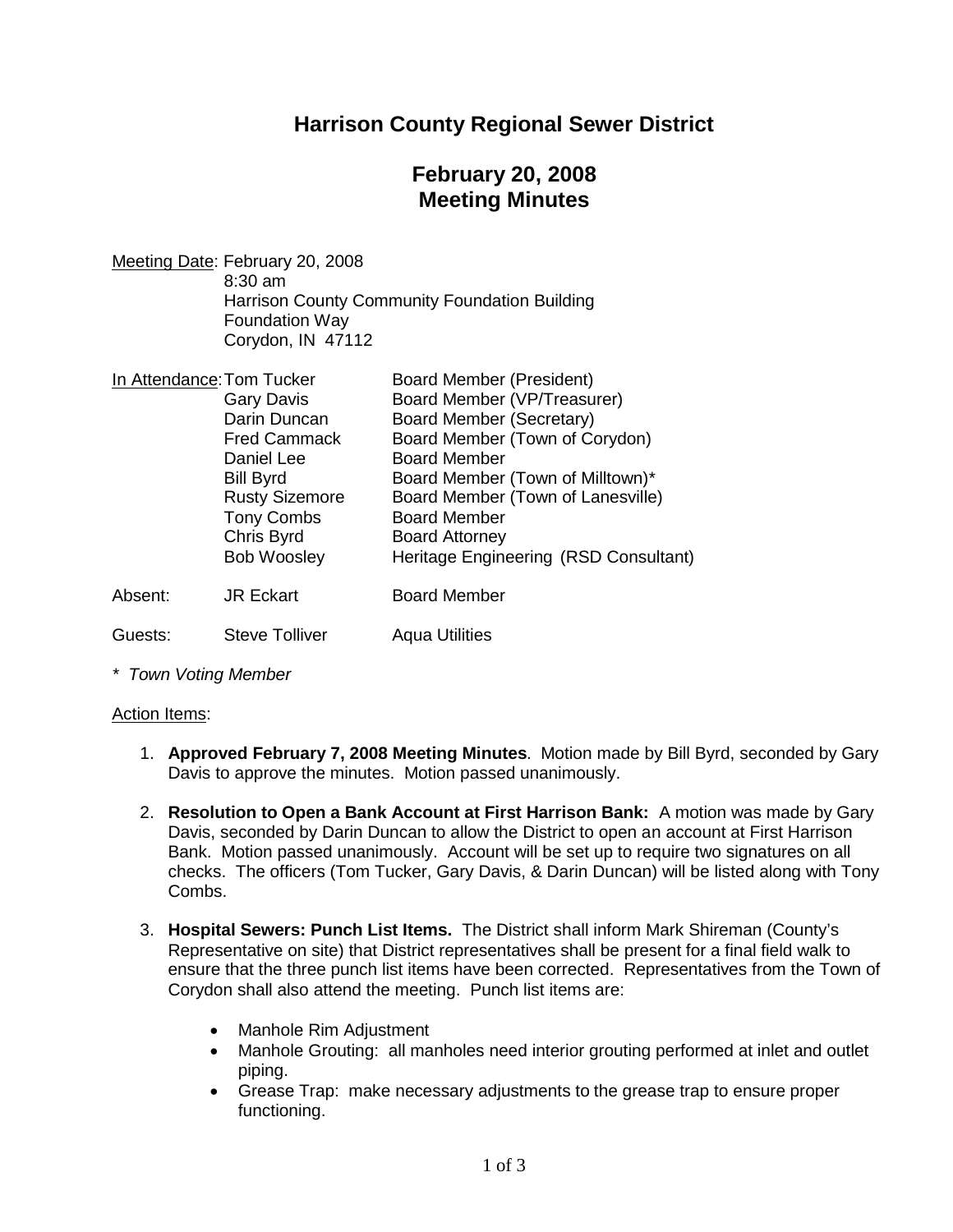- 4. **Hospital Medical Campus Sewers Grease Trap Inspections:** A motion was made by Darin Duncan, seconded by Tony Combs to allow Corydon to provide Inspection for the District on the Grease Trap. Price for inspection work shall be determined at a later date. Tom Tucker was given authority to negotiate the price. Motion passed unanimously.
- 5. **Hospital Service Area (Rates).** Bill Byrd asked what happens if a residential customer would like to hook onto the Hospital Medical Campus sewer system, how much would they have to pay? Mr. Byrd is concerned that the rates for the hospital are artificially low. Mr. Byrd was reminded that the rates set for the hospital are based on actual costs incurred by the District. All rates that are set by the District must be based on actual costs. The Medical Campus system currently does not have a rate set for residential customers. When the system is extended to reach residential customers a rate analysis will be performed to determine the costs to the District and the impact it will have on the rates.

## 6. **Berkshire WWTP Update:**

- Agreement with SSK: Chris Byrd updated that Board that he has been in contact with SSK's attorney and they agree with the final document and are ready to sign and execute the agreement. *A motion was made by Dan Lee, seconded by Gary Davis to change the effective date of the agreement from March 1, 2008 to April 1, 2008. Motion passed unanimously.* Tom Tucker signed the agreement, it will be sent to SSK immediately for final execution.
- Insuring the WWTP: Tom Tucker received a quote from Bennett and Bennett Insurance (Pam Bennett) to insure the plant for \$200,000. Cost of coverage would be approximately \$606 annually with a \$250 deductible. This coverage will not cause an increase in the District current liability insurance coverage.
- Hiring an Operator: The current operator at the WWTP is Astbury Water Technologies. Astbury is under a month to month contract with SSK to operate the plant. Steve Tolliver with Aqua Utilities was present and made a presentation to the Board to allow Aqua to become the operator of the plant. Mr. Tolliver advised the Board that whomever they use as an Operator he would recommend that the District be added as an Additional Insured on the Operator's Pollution Liability Insurance policy. The insurance will protect the Board from any occurrences that may cause potential harm to the environment. The Board took his draft proposal under advisement. The Board instructed Bob Woosley to contact Astbury Water Technologies to request a proposal from them to continue operating the plant for the District. If Astbury is interested their proposal shall be due on March  $4<sup>th</sup>$ , 2008. The Board will make a decision on an operations contract at their March  $5<sup>th</sup>$ , 2008 meeting.
- Operating Budget: Based on preliminary quotes it appears the monthly operating budget for the WWTP will be approximately \$3,800 per month. This includes utilities, insurance, sludge hauling, and other incidentals.
- 7. **Update from Lynne Newlon (IDEM) allowing District to Cross County lines to provide service.** Chris Byrd provided an update from his conversation with Lynne Newlon. The RSD would need to be INVITED by Georgetown to add them to their service area. The RSD does not have the authority to, in effect, "annex" across the county line. If the town of Georgetown's incorporated boundary extends to the County line then a request by a simple majority of the town board would be sufficient to add them to the District. If the town boundary does not to go to the county line, then the request must come from the Floyd County Commissioners or the township advisory board (a government entity with authority over that area). No specific public